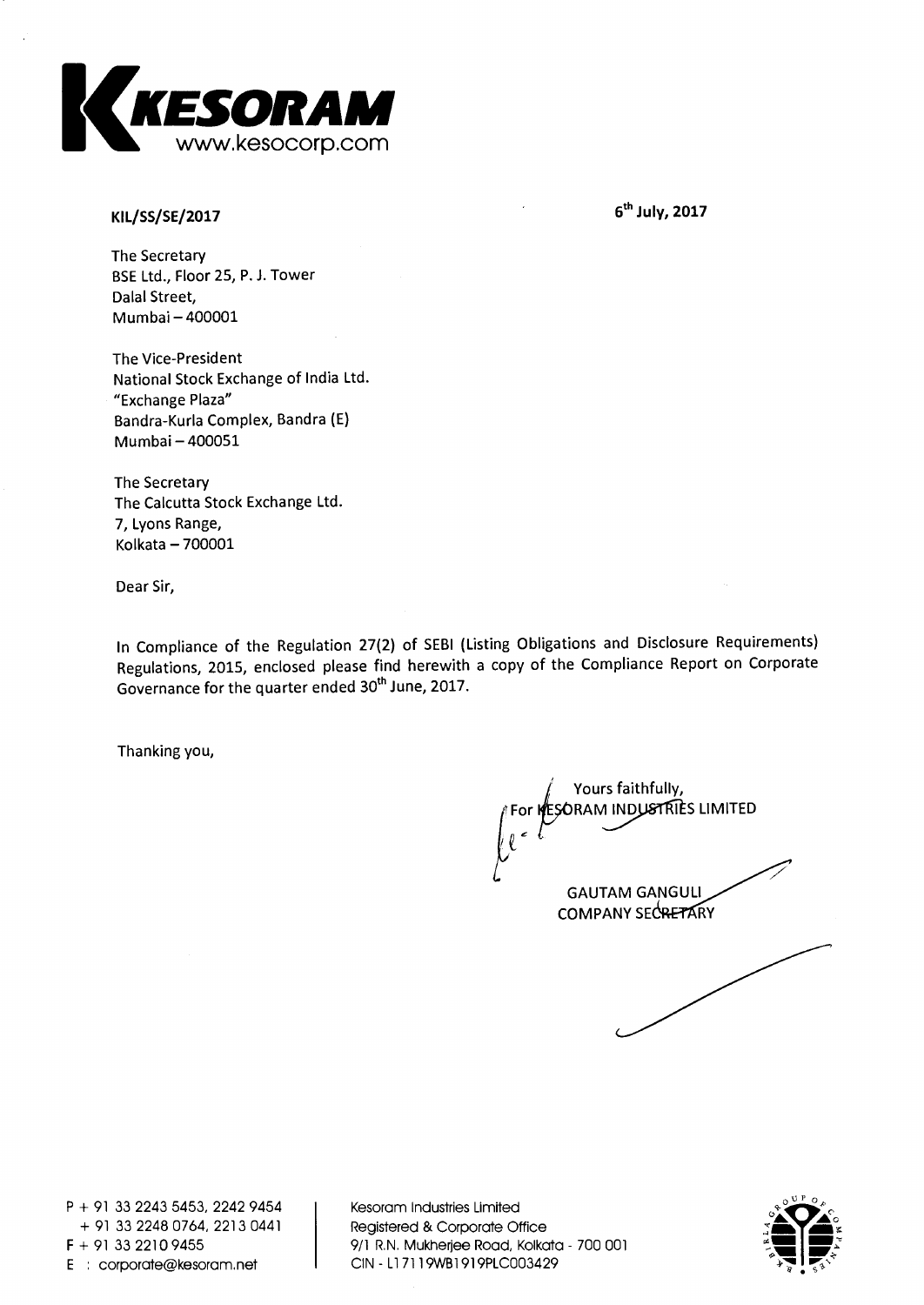

1. Name of Listed Entity **KESORAM INDUSTRIES LIMITED** 

2. Quarter & Year ending **JUNE, 2017** 

#### **I. Composition of Board of Directors**

| Title<br>(Mr. $/$<br>Ms.) | Name of the Director           | PAN <sup>\$</sup> & DIN            | Category<br>(Chairperson/E<br>xecutive/Non-<br>Executive/<br>Independent/<br>Nominee) <sup>&amp;</sup> | Date of<br>Appointment<br>in the current<br>term<br>/cessation | Tenure*                       | No of<br>Directorship<br>in listed<br>entities<br>including this<br>listed entity<br>(Refer<br>Regulation<br>$25(1)$ of<br>Listing<br>Regulations) | Number of<br>memberships<br>in Audit/<br>Stakeholder<br>Committee(s)<br>including this<br>listed entity<br>(Refer<br>Regulation<br>$26(1)$ of<br>Listing<br>Regulations) | No of post of<br>Chairperson<br>in Audit/<br>Stakeholder<br>Committee<br>held in listed<br>entities<br>including<br>this listed<br>entity<br>(Refer<br>Regulation<br>$26(1)$ of<br>Listing<br>Regulations) |
|---------------------------|--------------------------------|------------------------------------|--------------------------------------------------------------------------------------------------------|----------------------------------------------------------------|-------------------------------|----------------------------------------------------------------------------------------------------------------------------------------------------|--------------------------------------------------------------------------------------------------------------------------------------------------------------------------|------------------------------------------------------------------------------------------------------------------------------------------------------------------------------------------------------------|
| Mr.                       | Basant Kumar Birla             | DIN-00055856<br>PAN-<br>AEKPB3110L | Chairman /<br>Non-Executive /<br>Non<br>Independent                                                    | 28.07.2016                                                     |                               | 5                                                                                                                                                  | None                                                                                                                                                                     | None                                                                                                                                                                                                       |
| Mrs.                      | Manjushree Khaitan             | DIN-00055898<br>PAN-<br>AGFPK0198L | Vice-<br>Chairperson<br>/Executive                                                                     | 05.02.2013                                                     |                               | $\overline{2}$                                                                                                                                     | None                                                                                                                                                                     | None                                                                                                                                                                                                       |
| Mr.                       | Amitabha<br>Jugalkishore Ghosh | DIN-00055962<br>PAN-<br>AAFPG7411C | Independent/<br>Non-Executive                                                                          | 08.07.2014                                                     | 35 months<br>and 23<br>days   | 4                                                                                                                                                  | $\overline{2}$                                                                                                                                                           | 3                                                                                                                                                                                                          |
| Mr.                       | Vinay Sah                      | DIN-02425847<br>PAN-<br>AFBPS4740M | Non Executive/<br>Nominee                                                                              | 29.06.2017                                                     |                               | 2                                                                                                                                                  | 3                                                                                                                                                                        | None                                                                                                                                                                                                       |
| Mr.                       | Kashi Prasad<br>Khandelwal     | DIN-00748523<br>PAN-<br>AETPK9443E | Independent/<br>Non-Executive                                                                          | 08.07.2014                                                     | 35 months<br>and $23$<br>days | 4                                                                                                                                                  | 5                                                                                                                                                                        | None                                                                                                                                                                                                       |
| Mr.                       | Sudip Banerjee                 | DIN-05245757<br>PAN-<br>AANPB2951Q | Independent/<br>Non-Executive                                                                          | 08.07.2014                                                     | 35 months<br>and 23<br>days   | 3                                                                                                                                                  | 2                                                                                                                                                                        | None                                                                                                                                                                                                       |
| Mr.                       | Lee Seow Chuan                 | DIN-02696217<br>PAN-N.A.           | Independent/<br>Non-Executive                                                                          | 12.12.2015                                                     | 18<br>months19<br>days        | 1                                                                                                                                                  | 1                                                                                                                                                                        | None                                                                                                                                                                                                       |
| Mr.                       | <b>Tridib Kumar Das</b>        | DIN-01063824<br>PAN-<br>AGFPD1367E | Executive<br><b>Mhole time</b><br>Director/ CFO                                                        | 01.04.2017                                                     |                               | 1                                                                                                                                                  | 1                                                                                                                                                                        | None                                                                                                                                                                                                       |

\$ PAN number of any director would not be displayed on the website of Stock Exchange

& Category of directors means Executive/Non-executive/Independent/Nominee. if a Director fits into more than one category write all categories separating them with hyphen

" to be filled only for Independent Director. Tenure would mean total period from which Independent Director is serving on<br>Board of Directors of the listed ontituin continuity with submit Board of Directors of the listed entity in continuity without any cooling off period.

\*\* For the purpose of clarity, a Director counted as Chairman/Chairperson of a Committee has not been again counted as a<br>Member of the Committee in which ba*le*be is a sounted Obsiness (Obsiness of the Committee has not be Member of the Committee in which he/she is a counted Chairman/Chairperson.

P + 91 33 2243 5453, 2242 9454

+ 91 33 2248 0764, 2213 0441

E : corporate@kesoram.net

Kesoram Industries Limited Registered & Corporate Office  $F + 91 33 2210 9455$ <br>  $F + 91 33 2210 9455$ <br>  $C \cdot 2000 \cdot 1000 \cdot 1000 \cdot 1000 \cdot 1000 \cdot 1000 \cdot 1000 \cdot 1000 \cdot 1000 \cdot 1000 \cdot 1000 \cdot 1000 \cdot 1000 \cdot 1000 \cdot 1000 \cdot 1000 \cdot 1000 \cdot 1000 \cdot 1000 \cdot 1000 \cdot 1000 \cdot 1000 \cdot 1000 \cdot 1000 \cdot 1000$  NDL

Kol.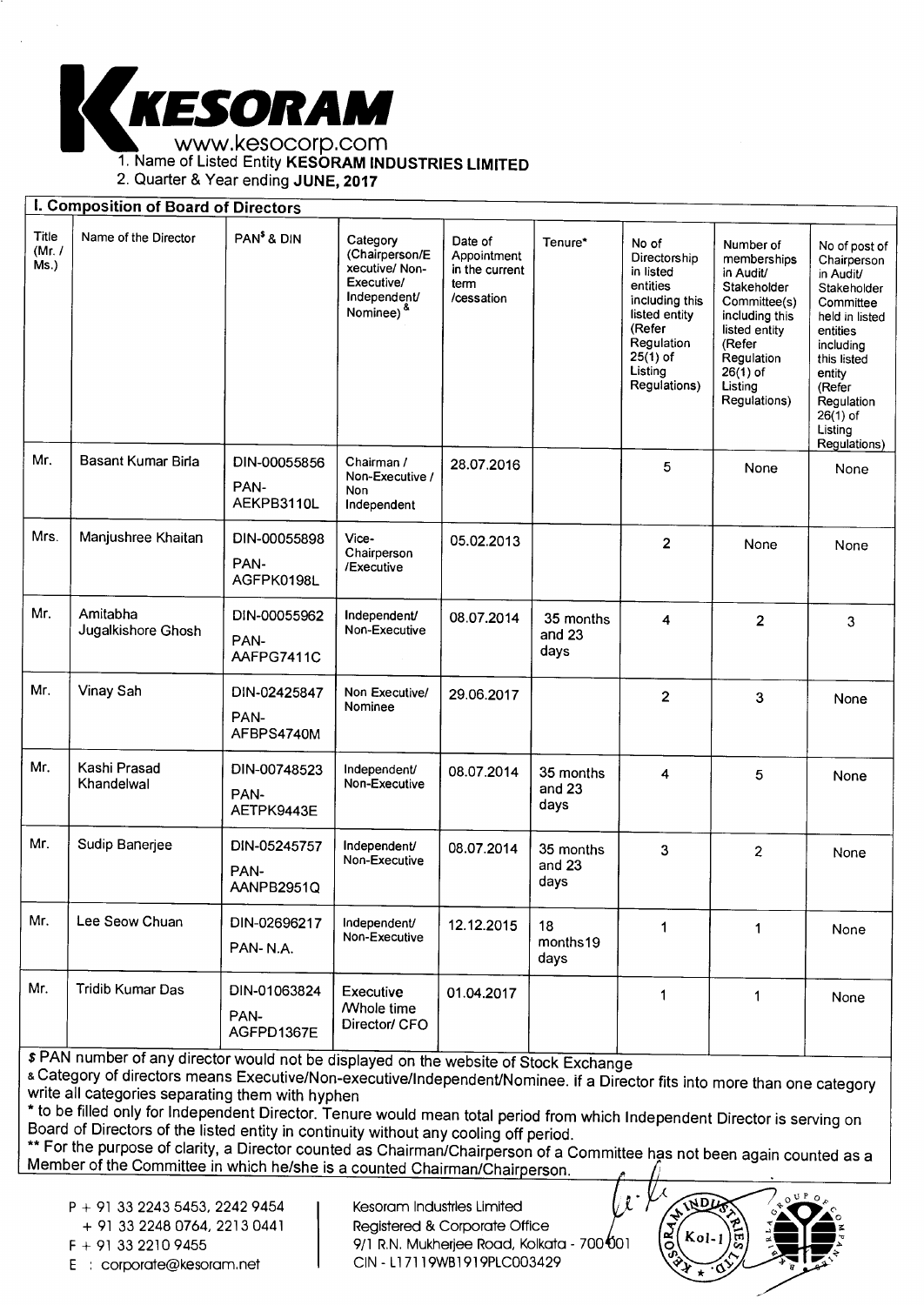

# **H. Composition of Committees**

| Category (Chairperson/Executive/Non-         |
|----------------------------------------------|
| Executive/independent/Nominee) \$            |
| Chairperson of Committee / Independent/ Non- |
| Chairperson of Committee / Independent/ Non- |
|                                              |
| Chairperson of Committee /Independent/ Non-  |
|                                              |
|                                              |
| Whole time Director/Executive/CFO            |
|                                              |

\$ Category of directors means Executive/Non-executive/Independent/Nominee. if a Director fits into more than one category write all categories separating them with hyphen

### **III.Meeting of Board of Directors**

| Date(s) of Meeting (if any) in the<br>previous quarter | Date(s) of Meeting (if any) in<br>the relevant quarter | Maximum gap between any two consecutive<br>meetings (in number of days) |
|--------------------------------------------------------|--------------------------------------------------------|-------------------------------------------------------------------------|
| 08.02.2017                                             | 28.04.2017                                             | 46 days (excluding both the days)                                       |
| 27.03.2017                                             | 14.06.2017                                             |                                                                         |

## **IV. Meeting of Committees**

E corporate@kesoram.net

| Date(s) of meeting of the<br>committee in the relevant<br>quarter                         | Whether requirement<br>of Quorum met<br>(details) | Date(s) of meeting of the<br>committee in the<br>previous quarter                                         | Maximum gap between any two<br>consecutive meetings (in number of<br>days)*                                                  |  |
|-------------------------------------------------------------------------------------------|---------------------------------------------------|-----------------------------------------------------------------------------------------------------------|------------------------------------------------------------------------------------------------------------------------------|--|
| <b>Audit Committee</b>                                                                    |                                                   |                                                                                                           |                                                                                                                              |  |
| 28.04.2017                                                                                | Yes                                               | 08.02.2017                                                                                                | 78 days (excluding both the days)                                                                                            |  |
| optional                                                                                  |                                                   |                                                                                                           | . This information has to be mandatorily be given for audit committee, for rest of the committees giving this information is |  |
| $P + 91$ 33 2243 5453, 2242 9454<br>+ 91 33 2248 0764, 2213 0441<br>$F + 91$ 33 2210 9455 |                                                   | Kesoram Industries Limited<br>Registered & Corporate Office<br>9/1 R.N. Mukherjee Road, Kolkata - 700 001 | <b>RNDU</b><br>듮<br>50 <sup>2</sup><br>$Kol-1$<br>.৵১                                                                        |  |

CIN - Ll 7119WB1919PLC003429

 $\sqrt{6}$